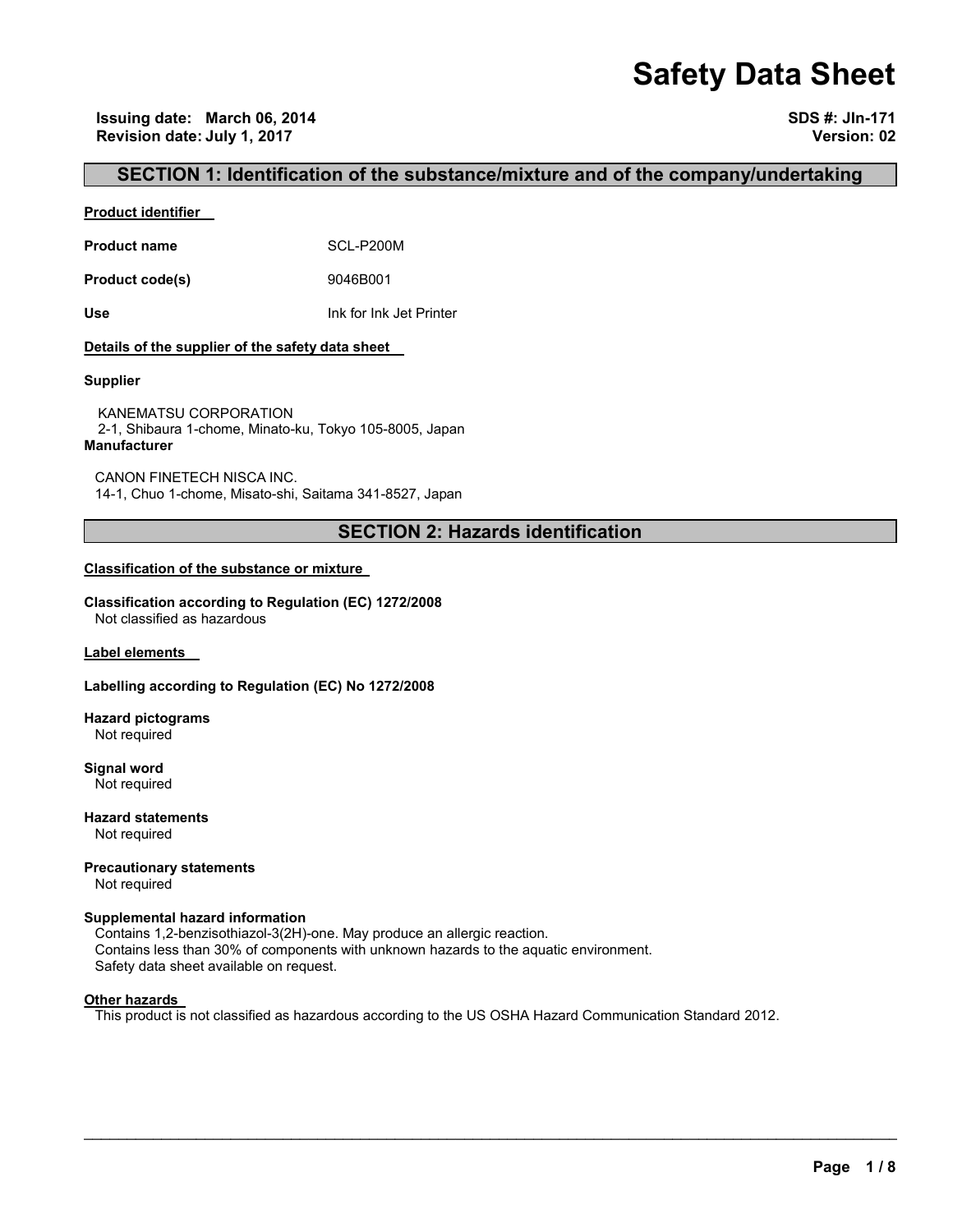## **SECTION 3: Composition/information on ingredients**

 $\mathcal{L}_\mathcal{L} = \{ \mathcal{L}_\mathcal{L} = \{ \mathcal{L}_\mathcal{L} = \{ \mathcal{L}_\mathcal{L} = \{ \mathcal{L}_\mathcal{L} = \{ \mathcal{L}_\mathcal{L} = \{ \mathcal{L}_\mathcal{L} = \{ \mathcal{L}_\mathcal{L} = \{ \mathcal{L}_\mathcal{L} = \{ \mathcal{L}_\mathcal{L} = \{ \mathcal{L}_\mathcal{L} = \{ \mathcal{L}_\mathcal{L} = \{ \mathcal{L}_\mathcal{L} = \{ \mathcal{L}_\mathcal{L} = \{ \mathcal{L}_\mathcal{$ 

| <b>Chemical name</b> | <b>CAS-No</b> | <b>REACH</b><br><b>Registration No.</b> | Weight % | <b>Regulation (EC) 1272/2008</b> |                    | Note to other hazards |
|----------------------|---------------|-----------------------------------------|----------|----------------------------------|--------------------|-----------------------|
|                      |               |                                         |          | <b>Classification</b>            | <b>H-statement</b> |                       |
| Triethylene glycol   | 112-27-6      | Not available                           | $1-5$    | None                             | None               |                       |
| Glycerin             | 56-81-5       | Not available                           | $5 - 10$ | None                             | None               |                       |
| Ethyleneurea         | 120-93-4      | Not available                           | 10-15    | Eve Irrit. 2                     | H319               |                       |
| 1.2-benzisothiazol-  | 2634-33-5     | Not available                           | < 0.05   | Acute Tox. 4                     | H302               |                       |
| $3(2H)$ -one         |               |                                         |          | Skin Irrit, 2                    | H315               |                       |
|                      |               |                                         |          | Eve Dam. 1                       | H318               |                       |
|                      |               |                                         |          | Skin Sens, 1                     | H <sub>317</sub>   |                       |
|                      |               |                                         |          | Aquatic Acute 1                  | H400               |                       |
| Water                | 7732-18-5     | Not applicable                          | 60-80    | None                             | None               |                       |

For the full text of the H-statements mentioned in this Section, see Section 16.

Note to other hazards: The following substance(s) is (are) marked with (1), (2) and/or (3)

- (1) Substance for which EU Occupational Exposure Limit(s) is (are) established (See SECTION 8)

- (2) PBT substance or vPvB substance under Regulation (EC) No 1907/2006

- (3) Substance listed in Candidate List of SVHC for Authorisation under Regulation (EC) No 1907/2006

## **SECTION 4: First aid measures**

#### **Description of first aid measures**

| <b>Inhalation</b>                                           | If symptoms are experienced, move victim to fresh air and obtain medical advice.                                                                                                    |  |  |
|-------------------------------------------------------------|-------------------------------------------------------------------------------------------------------------------------------------------------------------------------------------|--|--|
| Ingestion                                                   | Rinse mouth. Give one or two glasses of water.<br>If irritation or discomfort occurs, obtain medical advice immediately.                                                            |  |  |
| <b>Skin contact</b>                                         | Wash with water and soap or mild detergent.<br>If irritation persists, obtain medical advice.                                                                                       |  |  |
| Eye contact                                                 | Immediately flush with lukewarm, gently flowing water for 5 minutes or until the chemical is<br>removed.<br>If irritation persists, obtain medical advice immediately.              |  |  |
| Most important symptoms and effects, both acute and delayed |                                                                                                                                                                                     |  |  |
| <b>Inhalation</b>                                           | No adverse effects are expected under intended use.<br>Over exposure to vapor or mist may cause respiratory tract irritation, cough, dizziness,<br>drowsiness, headache and nausea. |  |  |
| Ingestion                                                   | May cause abdominal pain, diarrhea, dizziness, drowsiness, dullness, headache, nausea<br>and vomiting.                                                                              |  |  |
| <b>Skin contact</b>                                         | Neither irritation nor sensitization is expected. (See SECTION 11)                                                                                                                  |  |  |
| Eye contact                                                 | May cause mild irritation. (See SECTION 11)                                                                                                                                         |  |  |
| <b>Chronic effects</b>                                      | Not identified                                                                                                                                                                      |  |  |
| None                                                        | Indication of any immediate medical attention and special treatment needed                                                                                                          |  |  |

 $\mathcal{L}_\mathcal{L} = \mathcal{L}_\mathcal{L} = \mathcal{L}_\mathcal{L} = \mathcal{L}_\mathcal{L} = \mathcal{L}_\mathcal{L} = \mathcal{L}_\mathcal{L} = \mathcal{L}_\mathcal{L} = \mathcal{L}_\mathcal{L} = \mathcal{L}_\mathcal{L} = \mathcal{L}_\mathcal{L} = \mathcal{L}_\mathcal{L} = \mathcal{L}_\mathcal{L} = \mathcal{L}_\mathcal{L} = \mathcal{L}_\mathcal{L} = \mathcal{L}_\mathcal{L} = \mathcal{L}_\mathcal{L} = \mathcal{L}_\mathcal{L}$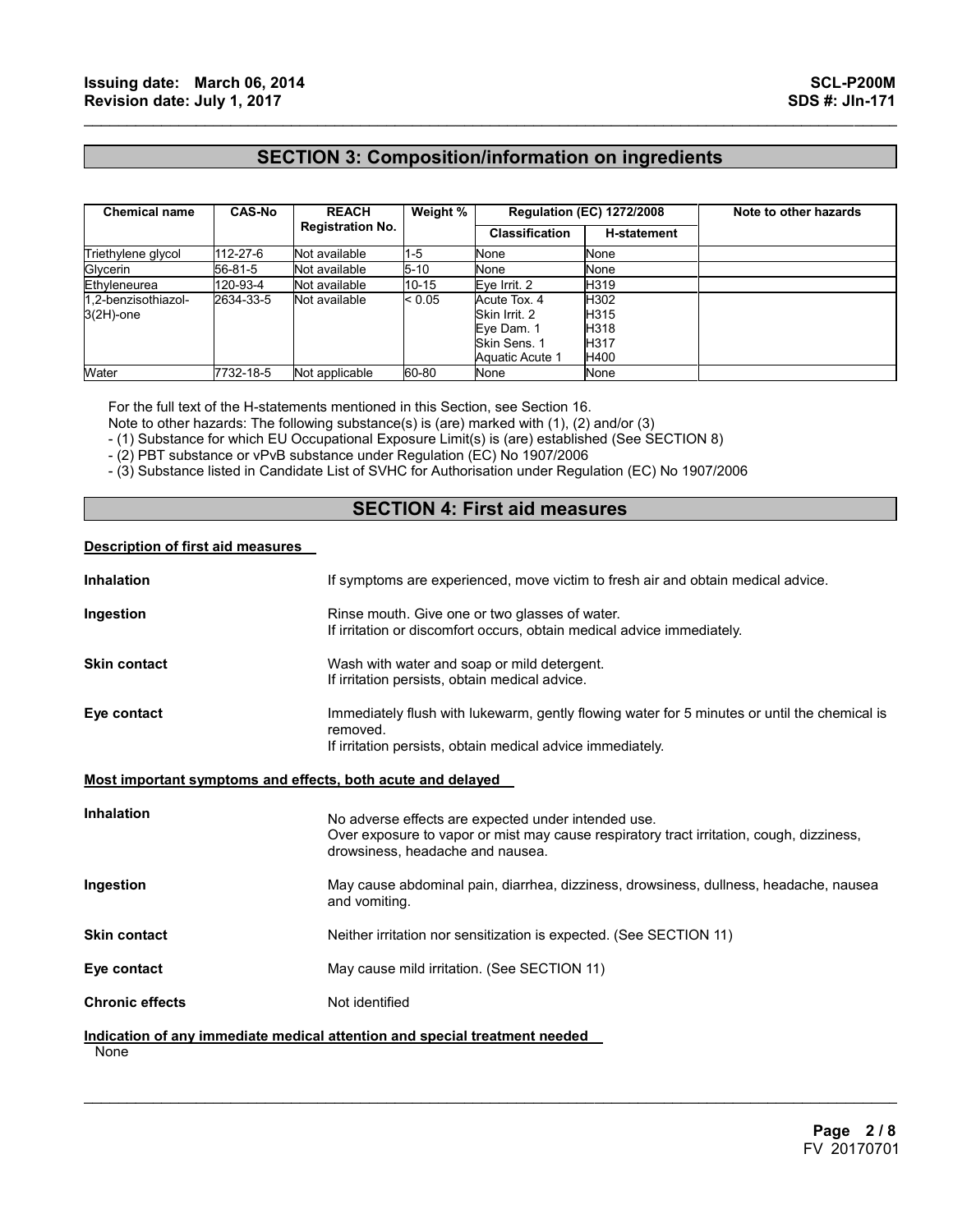## **SECTION 5: Firefighting measures**

 $\mathcal{L}_\mathcal{L} = \{ \mathcal{L}_\mathcal{L} = \{ \mathcal{L}_\mathcal{L} = \{ \mathcal{L}_\mathcal{L} = \{ \mathcal{L}_\mathcal{L} = \{ \mathcal{L}_\mathcal{L} = \{ \mathcal{L}_\mathcal{L} = \{ \mathcal{L}_\mathcal{L} = \{ \mathcal{L}_\mathcal{L} = \{ \mathcal{L}_\mathcal{L} = \{ \mathcal{L}_\mathcal{L} = \{ \mathcal{L}_\mathcal{L} = \{ \mathcal{L}_\mathcal{L} = \{ \mathcal{L}_\mathcal{L} = \{ \mathcal{L}_\mathcal{$ 

#### **Extinguishing media**

#### **Suitable extinguishing media**

CO2, water, foam or dry chemicals

## **Unsuitable extinguishing media**

None

#### **Special hazards arising from the substance or mixture**

#### **Special hazard**

None

#### **Hazardous combustion products**

CO, CO2, NOx and SOx

#### **Advice for firefighters**

#### **Special protective equipment for fire-fighters**

None

## **SECTION 6: Accidental release measures**

#### **Personal precautions, protective equipment and emergency procedures**

Avoid contact with skin, eyes and clothing. Avoid breathing vapor and mist.

#### **Environmental precautions**

Do not release to sewer, surface water or ground water.

#### **Methods and material for containment and cleaning up**

Wipe off with wet cloth or paper.

#### **Other information**

None

## **SECTION 7: Handling and storage**

 $\mathcal{L}_\mathcal{L} = \mathcal{L}_\mathcal{L} = \mathcal{L}_\mathcal{L} = \mathcal{L}_\mathcal{L} = \mathcal{L}_\mathcal{L} = \mathcal{L}_\mathcal{L} = \mathcal{L}_\mathcal{L} = \mathcal{L}_\mathcal{L} = \mathcal{L}_\mathcal{L} = \mathcal{L}_\mathcal{L} = \mathcal{L}_\mathcal{L} = \mathcal{L}_\mathcal{L} = \mathcal{L}_\mathcal{L} = \mathcal{L}_\mathcal{L} = \mathcal{L}_\mathcal{L} = \mathcal{L}_\mathcal{L} = \mathcal{L}_\mathcal{L}$ 

#### **Precautions for safe handling**

Use with adequate ventilation. Avoid contact with skin, eyes and clothing. Avoid breathing vapor and mist. In case of contact, wash out the contaminated area immediately.

#### **Conditions for safe storage, including any incompatibilities**

Keep in a cool and dry place. Protect from sunlight. Keep out of the reach of children.

#### **Specific end uses**

Ink for Ink Jet Printer. For more information, please refer to the instruction of this product.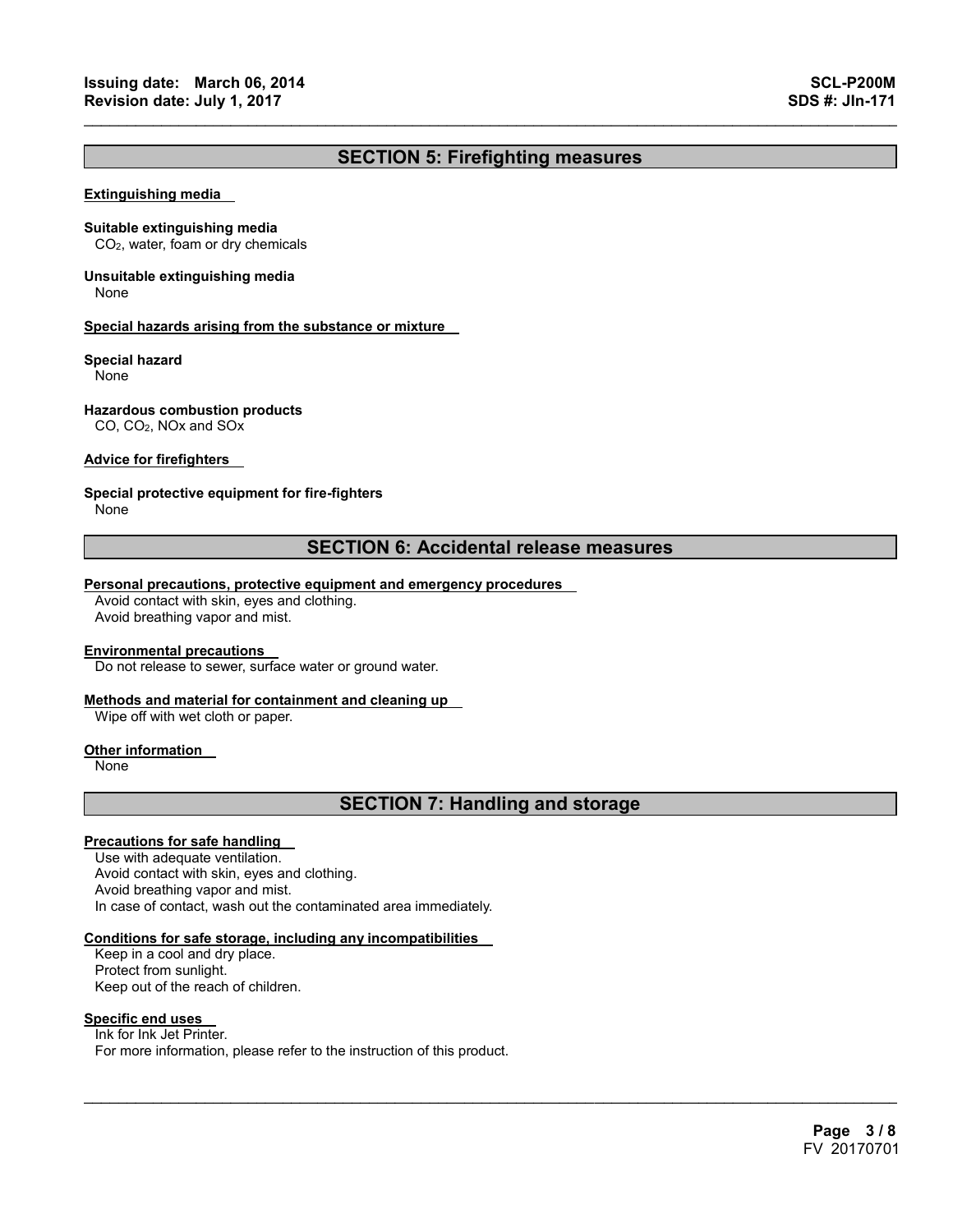## **SECTION 8: Exposure controls/personal protection**

 $\mathcal{L}_\mathcal{L} = \{ \mathcal{L}_\mathcal{L} = \{ \mathcal{L}_\mathcal{L} = \{ \mathcal{L}_\mathcal{L} = \{ \mathcal{L}_\mathcal{L} = \{ \mathcal{L}_\mathcal{L} = \{ \mathcal{L}_\mathcal{L} = \{ \mathcal{L}_\mathcal{L} = \{ \mathcal{L}_\mathcal{L} = \{ \mathcal{L}_\mathcal{L} = \{ \mathcal{L}_\mathcal{L} = \{ \mathcal{L}_\mathcal{L} = \{ \mathcal{L}_\mathcal{L} = \{ \mathcal{L}_\mathcal{L} = \{ \mathcal{L}_\mathcal{$ 

#### **Control parameters**

#### **Exposure limits**

| <b>Chemical name</b> | EU OEL          | <b>OSHA PEL</b>                                                                                       | <b>ACGIH TLV</b> | <b>Australia OEL</b>     |
|----------------------|-----------------|-------------------------------------------------------------------------------------------------------|------------------|--------------------------|
| Glycerin             | Not established | (as mist)<br>Total dust<br>TWA: $15 \text{ mg/m}^3$<br>Respirable fraction<br>TWA: $5 \text{ mg/m}^3$ | Not established  | TWA: $10 \text{ mg/m}^3$ |

**Exposure controls Appropriate engineering controls** No special ventilation equipment is needed under intended use of this product.

#### **Individual protection measures, such as personal protective equipment**

| Eye/face protection           |
|-------------------------------|
| <b>Skin protection</b>        |
| <b>Respiratory protection</b> |
| <b>Thermal hazards</b>        |

Not required **Not required Not required Not applicable** 

## **SECTION 9: Physical and chemical properties**

 $\mathcal{L}_\mathcal{L} = \mathcal{L}_\mathcal{L} = \mathcal{L}_\mathcal{L} = \mathcal{L}_\mathcal{L} = \mathcal{L}_\mathcal{L} = \mathcal{L}_\mathcal{L} = \mathcal{L}_\mathcal{L} = \mathcal{L}_\mathcal{L} = \mathcal{L}_\mathcal{L} = \mathcal{L}_\mathcal{L} = \mathcal{L}_\mathcal{L} = \mathcal{L}_\mathcal{L} = \mathcal{L}_\mathcal{L} = \mathcal{L}_\mathcal{L} = \mathcal{L}_\mathcal{L} = \mathcal{L}_\mathcal{L} = \mathcal{L}_\mathcal{L}$ 

#### **Information on basic physical and chemical properties**

| Appearance<br>Odor<br><b>Odor threshold</b><br>рH<br>Melting point/Freezing point (°C)<br>Initial boiling point and boiling range (°C) | Magenta liquid<br>Slight odor<br>Not available<br>7-9<br>Not available<br>Not available |
|----------------------------------------------------------------------------------------------------------------------------------------|-----------------------------------------------------------------------------------------|
| Flash point $(^{\circ}C)$                                                                                                              | None (Estimate)                                                                         |
| <b>Evaporation rate</b>                                                                                                                | Not available                                                                           |
| Flammability (solid, gas)                                                                                                              | Neither flammable nor combustible.                                                      |
| Upper/lower flammability or explosive limits                                                                                           | Not available                                                                           |
| <b>Upper flammability limit</b>                                                                                                        |                                                                                         |
| Lower flammability limit                                                                                                               | Not available                                                                           |
| <b>Upper explosive limit</b>                                                                                                           | Not available                                                                           |
| Lower explosive limit                                                                                                                  | Not available                                                                           |
| Vapor pressure                                                                                                                         | Not available                                                                           |
| Vapor density                                                                                                                          | Not available                                                                           |
| <b>Relative density</b>                                                                                                                | $1.0 - 1.1$                                                                             |
| Solubility(ies)                                                                                                                        | Water: Miscible                                                                         |
| Partition coefficient: n-octanol/water                                                                                                 | Not available                                                                           |
| Autoignition temperature (°C)                                                                                                          | Not available                                                                           |
| Decomposition temperature (°C)                                                                                                         | Not available                                                                           |
| Viscosity (mPa·s)                                                                                                                      | $1 - 5$                                                                                 |
| <b>Explosive properties</b>                                                                                                            | None (Estimate)                                                                         |
| <b>Oxidizing properties</b>                                                                                                            | None (Estimate)                                                                         |
|                                                                                                                                        |                                                                                         |

**None**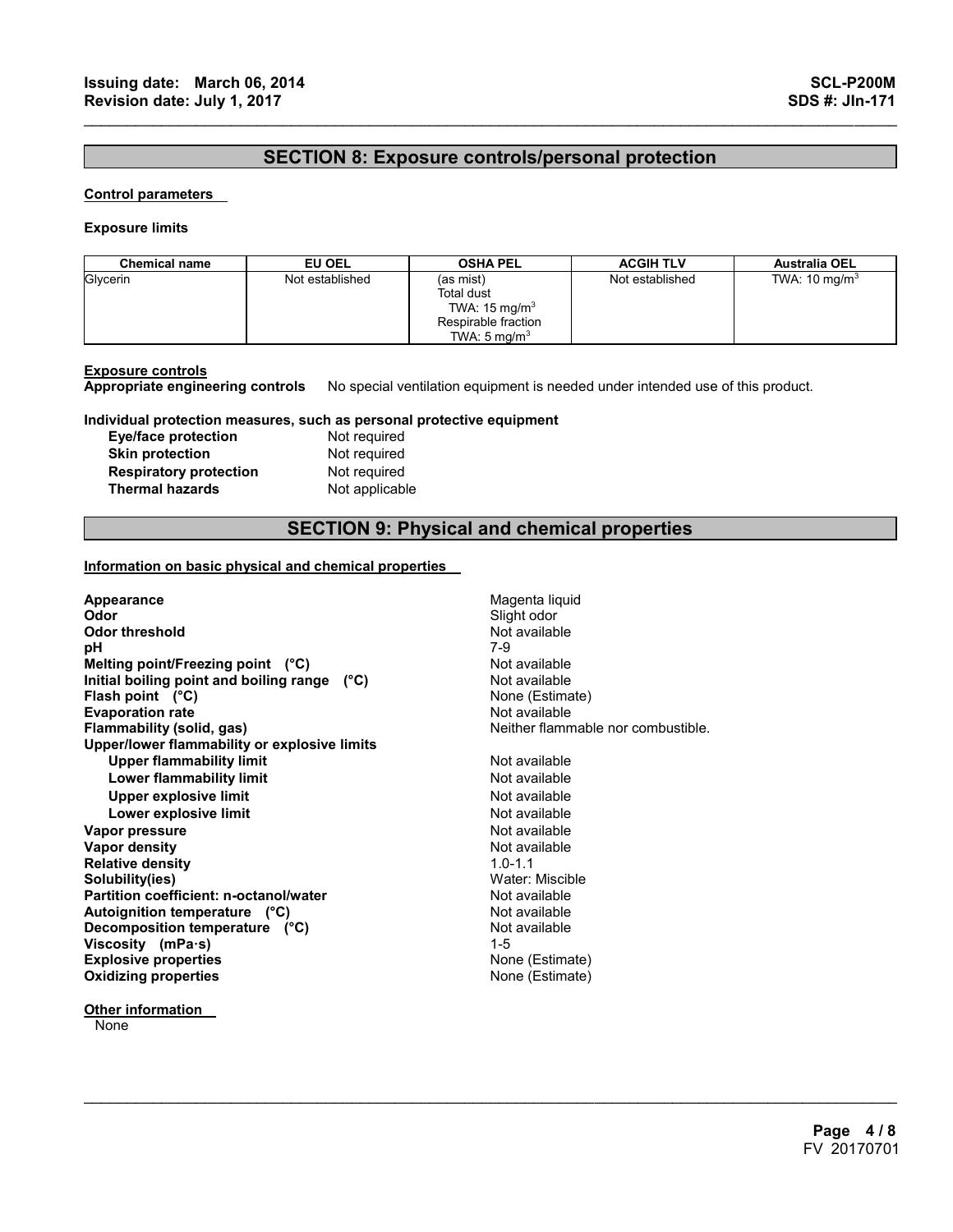## **SECTION 10: Stability and reactivity**

 $\mathcal{L}_\mathcal{L} = \{ \mathcal{L}_\mathcal{L} = \{ \mathcal{L}_\mathcal{L} = \{ \mathcal{L}_\mathcal{L} = \{ \mathcal{L}_\mathcal{L} = \{ \mathcal{L}_\mathcal{L} = \{ \mathcal{L}_\mathcal{L} = \{ \mathcal{L}_\mathcal{L} = \{ \mathcal{L}_\mathcal{L} = \{ \mathcal{L}_\mathcal{L} = \{ \mathcal{L}_\mathcal{L} = \{ \mathcal{L}_\mathcal{L} = \{ \mathcal{L}_\mathcal{L} = \{ \mathcal{L}_\mathcal{L} = \{ \mathcal{L}_\mathcal{$ 

#### **Reactivity**

None

#### **Chemical stability**

**Stable** 

### **Possibility of hazardous reactions**

None

#### **Conditions to avoid**

None

#### **Incompatible materials**

Acids, bases, oxidizing materials and reducing agents.

#### **Hazardous decomposition products**

CO, CO2, NOx and SOx

## **SECTION 11: Toxicological information**

 $\mathcal{L}_\mathcal{L} = \mathcal{L}_\mathcal{L} = \mathcal{L}_\mathcal{L} = \mathcal{L}_\mathcal{L} = \mathcal{L}_\mathcal{L} = \mathcal{L}_\mathcal{L} = \mathcal{L}_\mathcal{L} = \mathcal{L}_\mathcal{L} = \mathcal{L}_\mathcal{L} = \mathcal{L}_\mathcal{L} = \mathcal{L}_\mathcal{L} = \mathcal{L}_\mathcal{L} = \mathcal{L}_\mathcal{L} = \mathcal{L}_\mathcal{L} = \mathcal{L}_\mathcal{L} = \mathcal{L}_\mathcal{L} = \mathcal{L}_\mathcal{L}$ 

#### **Information on toxicological effects**

| <b>Acute toxicity</b>                    | Not available                                                                            |
|------------------------------------------|------------------------------------------------------------------------------------------|
| <b>Skin corrosion/irritation</b>         | Not irritant (rabbit)<br>OECD Guidelines No.404 (2002), (EC) 440/2008 Method B4          |
| Serious eye damage/eye irritation        | Mild irritant (rabbit)<br>OECD Guidelines No.405 (2012), (EC) 440/2008 Method B5         |
| <b>Respiratory or skin sensitization</b> | Not sensitizing (LLNA, mouse)<br>OECD Guidelines No.429 (2010), (EC) 440/2008 Method B42 |
| Germ cell mutagenicity                   | Ames test: Negative                                                                      |
| Carcinogenicity                          | Not available                                                                            |
| <b>Reproductive toxicity</b>             | Not available                                                                            |
| <b>STOT - single exposure</b>            | Not available                                                                            |
| <b>STOT - repeated exposure</b>          | Not available                                                                            |
| <b>Aspiration hazard</b>                 | Not available                                                                            |
| <b>Other information</b>                 | Not available                                                                            |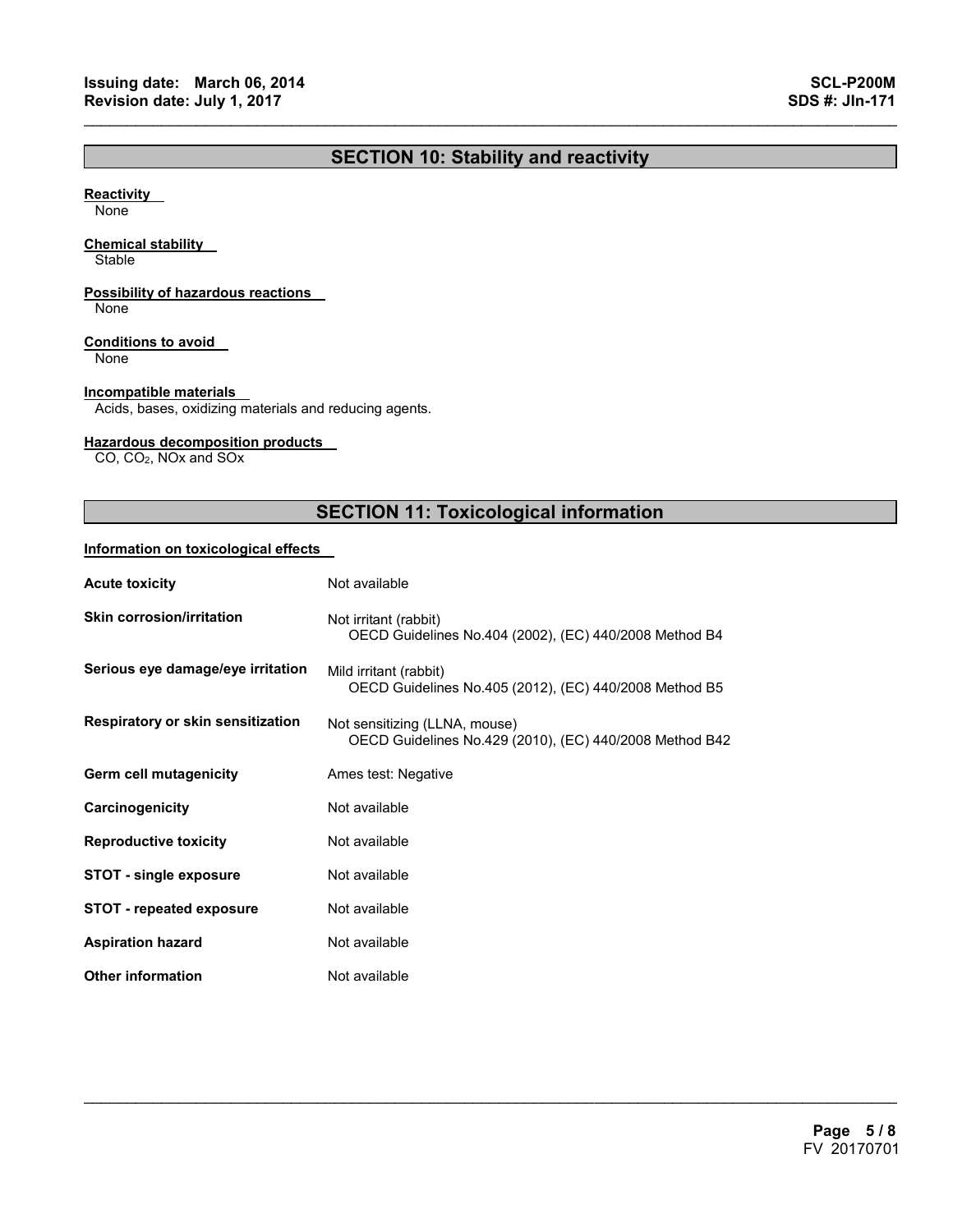## **SECTION 12: Ecological information**

 $\mathcal{L}_\mathcal{L} = \{ \mathcal{L}_\mathcal{L} = \{ \mathcal{L}_\mathcal{L} = \{ \mathcal{L}_\mathcal{L} = \{ \mathcal{L}_\mathcal{L} = \{ \mathcal{L}_\mathcal{L} = \{ \mathcal{L}_\mathcal{L} = \{ \mathcal{L}_\mathcal{L} = \{ \mathcal{L}_\mathcal{L} = \{ \mathcal{L}_\mathcal{L} = \{ \mathcal{L}_\mathcal{L} = \{ \mathcal{L}_\mathcal{L} = \{ \mathcal{L}_\mathcal{L} = \{ \mathcal{L}_\mathcal{L} = \{ \mathcal{L}_\mathcal{$ 

#### **Toxicity**

#### **Ecotoxicity effects**

Not available

## **Persistence and degradability**

Not available

#### **Bioaccumulative potential**

Not available

#### **Mobility in soil**

Not available

#### **Results of PBT and vPvB assessment**

No results that the component(s) of this ink meet(s) the PBT or vPvB criteria under Regulation (EC) No 1907/2006.

#### **Other adverse effects**

Not available

## **SECTION 13: Disposal considerations**

#### **Waste treatment methods**

Disposal should be subject to federal, state and local laws.

| <b>SECTION 14: Transport information</b>                                     |                                                                                                                 |  |
|------------------------------------------------------------------------------|-----------------------------------------------------------------------------------------------------------------|--|
| <b>UN number</b>                                                             | None                                                                                                            |  |
| UN proper shipping name                                                      | None                                                                                                            |  |
| <b>Transport hazard class</b>                                                | None                                                                                                            |  |
| Packing group                                                                | None                                                                                                            |  |
| <b>Environmental hazards</b>                                                 | Not classified as environmentally hazardous under UN Model Regulations and<br>marine pollutant under IMDG Code. |  |
| <b>Special precautions for users</b>                                         | None                                                                                                            |  |
| Transport in bulk according to Annex II of<br><b>MARPOL and the IBC Code</b> | Not applicable                                                                                                  |  |

 $\mathcal{L}_\mathcal{L} = \mathcal{L}_\mathcal{L} = \mathcal{L}_\mathcal{L} = \mathcal{L}_\mathcal{L} = \mathcal{L}_\mathcal{L} = \mathcal{L}_\mathcal{L} = \mathcal{L}_\mathcal{L} = \mathcal{L}_\mathcal{L} = \mathcal{L}_\mathcal{L} = \mathcal{L}_\mathcal{L} = \mathcal{L}_\mathcal{L} = \mathcal{L}_\mathcal{L} = \mathcal{L}_\mathcal{L} = \mathcal{L}_\mathcal{L} = \mathcal{L}_\mathcal{L} = \mathcal{L}_\mathcal{L} = \mathcal{L}_\mathcal{L}$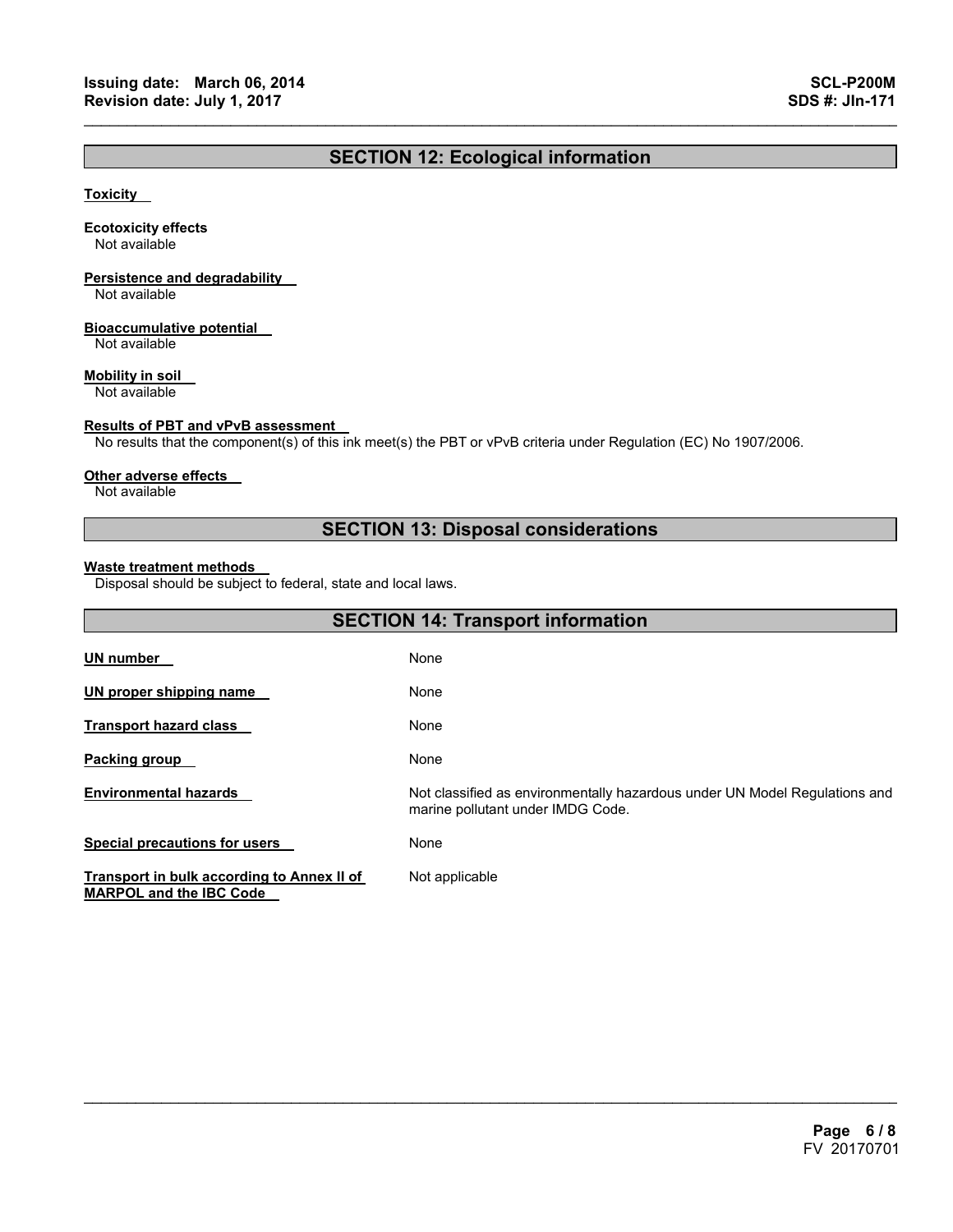## **SECTION 15: Regulatory information**

 $\mathcal{L}_\mathcal{L} = \{ \mathcal{L}_\mathcal{L} = \{ \mathcal{L}_\mathcal{L} = \{ \mathcal{L}_\mathcal{L} = \{ \mathcal{L}_\mathcal{L} = \{ \mathcal{L}_\mathcal{L} = \{ \mathcal{L}_\mathcal{L} = \{ \mathcal{L}_\mathcal{L} = \{ \mathcal{L}_\mathcal{L} = \{ \mathcal{L}_\mathcal{L} = \{ \mathcal{L}_\mathcal{L} = \{ \mathcal{L}_\mathcal{L} = \{ \mathcal{L}_\mathcal{L} = \{ \mathcal{L}_\mathcal{L} = \{ \mathcal{L}_\mathcal{$ 

#### **Safety, health and environmental regulations/legislation specific for the substance or mixture**

| [EU information]<br>(EC) No 1907/2006 Authorisation<br>(EC) No 1907/2006 Restriction<br>(EC) No 1005/2009<br>(EC) No 850/2004<br>(EC) No 649/2012<br><b>Chemical Safety Assessment under</b><br>(EC)No1907/2006 | Not regulated<br>Not regulated<br>Not regulated<br>Not regulated<br>Not regulated<br>Not assessed                                          |
|-----------------------------------------------------------------------------------------------------------------------------------------------------------------------------------------------------------------|--------------------------------------------------------------------------------------------------------------------------------------------|
| [USA information]<br>TSCA Sec 4,5,6,7,8,12b<br>OSHA-HCS Classification/Label<br><b>FHSA Classification/Label</b><br><b>SARA Title III Sec 313</b><br>California Proposition 65                                  | Not regulated<br>Not classified as hazardous<br>Not classified as hazardous<br>None<br>None                                                |
| [Canada information]<br><b>CEPA Sec 81 (DSL and NDSL listing</b>                                                                                                                                                | Not applicable (Manufactured article)                                                                                                      |
| status)<br>HPA (WHMIS)                                                                                                                                                                                          | Not applicable (Manufactured article)                                                                                                      |
| [Australia information]<br><b>WHS Regulations Chap 7 Part 7.1</b>                                                                                                                                               | <b>ICNA Act Sec 21 (AICS listing status)</b> This product contains ingredients that are not listed on AICS.<br>Not classified as hazardous |
| <b>Other information</b>                                                                                                                                                                                        | None                                                                                                                                       |

## **SECTION 16: Other information**

 $\mathcal{L}_\mathcal{L} = \mathcal{L}_\mathcal{L} = \mathcal{L}_\mathcal{L} = \mathcal{L}_\mathcal{L} = \mathcal{L}_\mathcal{L} = \mathcal{L}_\mathcal{L} = \mathcal{L}_\mathcal{L} = \mathcal{L}_\mathcal{L} = \mathcal{L}_\mathcal{L} = \mathcal{L}_\mathcal{L} = \mathcal{L}_\mathcal{L} = \mathcal{L}_\mathcal{L} = \mathcal{L}_\mathcal{L} = \mathcal{L}_\mathcal{L} = \mathcal{L}_\mathcal{L} = \mathcal{L}_\mathcal{L} = \mathcal{L}_\mathcal{L}$ 

#### **Full text of H-statements referred to under sections 2 and 3**

H302: Harmful if swallowed.

H315: Causes skin irritation.

H317: May cause an allergic skin reaction.

H318: Causes serious eye damage.

H319: Causes serious eye irritation.

H400: Very toxic to aquatic life.

#### **Annex**

None

**Issuing date:** March 06, 2014

- **Revision date:** July 1, 2017
- **Revision note:** Entirely revised